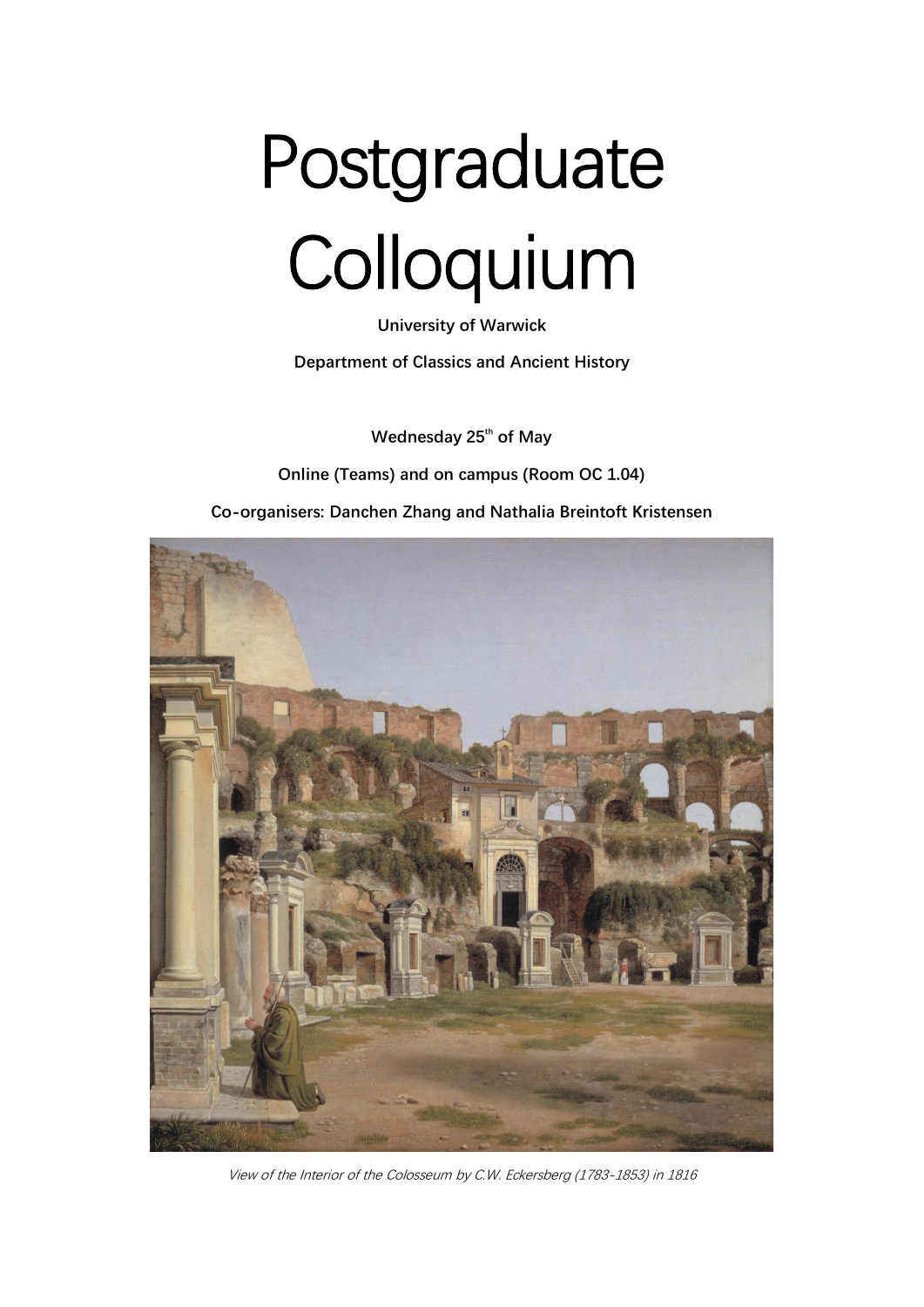# Programme

## 10.15-10.30: **Arrival, preparation and opening remarks**

10.30-12.00: **Panel 1 – Material Culture**

Chair: **Matthew Evans**

**Jacqui Butler:** The sacrifice of Iphigenia and the viewing experience in the House of the Tragic Poet

**Richard Allard-Meldrum:** Reconstructing an empress: (Egnatia) Mariniana

**Susan Walker:** Votive deposition at Uley: Ditches & pools (Context 255 & Feature F264)

12.00-13.00: **Lunch Break**

13.00-14.30: **Panel 2 – Numismatics**

Chair: **Giles Penman**

**Abby Wall:** The butterfly and the crab: An analysis of the aureus of M. Durmius

**Nathalia Breintoft Kristensen:** The coins of Caesarea Maritima: Preliminary examinations of the monetary systems in Palmyra and Caesarea Maritima

**Campbell Orchard:** Setting the stage: Tarsus in the landscape of Cilicia

14.30-14.45: **Break**

## 14.45.-16.15: **Panel 3 – Ancient literature and philosophy**

#### Chair: **Xavier Buxton**

**Lucy Felmingham-Coburn:** Partition of the soul in Xenophon's Peri Hippikes: Interaction with the chariot allegory of Plato's Phaedrus

**Danchen Zhang:** Ambiguity and conspicuousness: The reported dust storm in Sophocles' Antigone

**Lucrezia Sperindio:** Rethinking Horace's sympotic space as Bacchic: Ode 2.3

#### 16.30: **Reception at the department**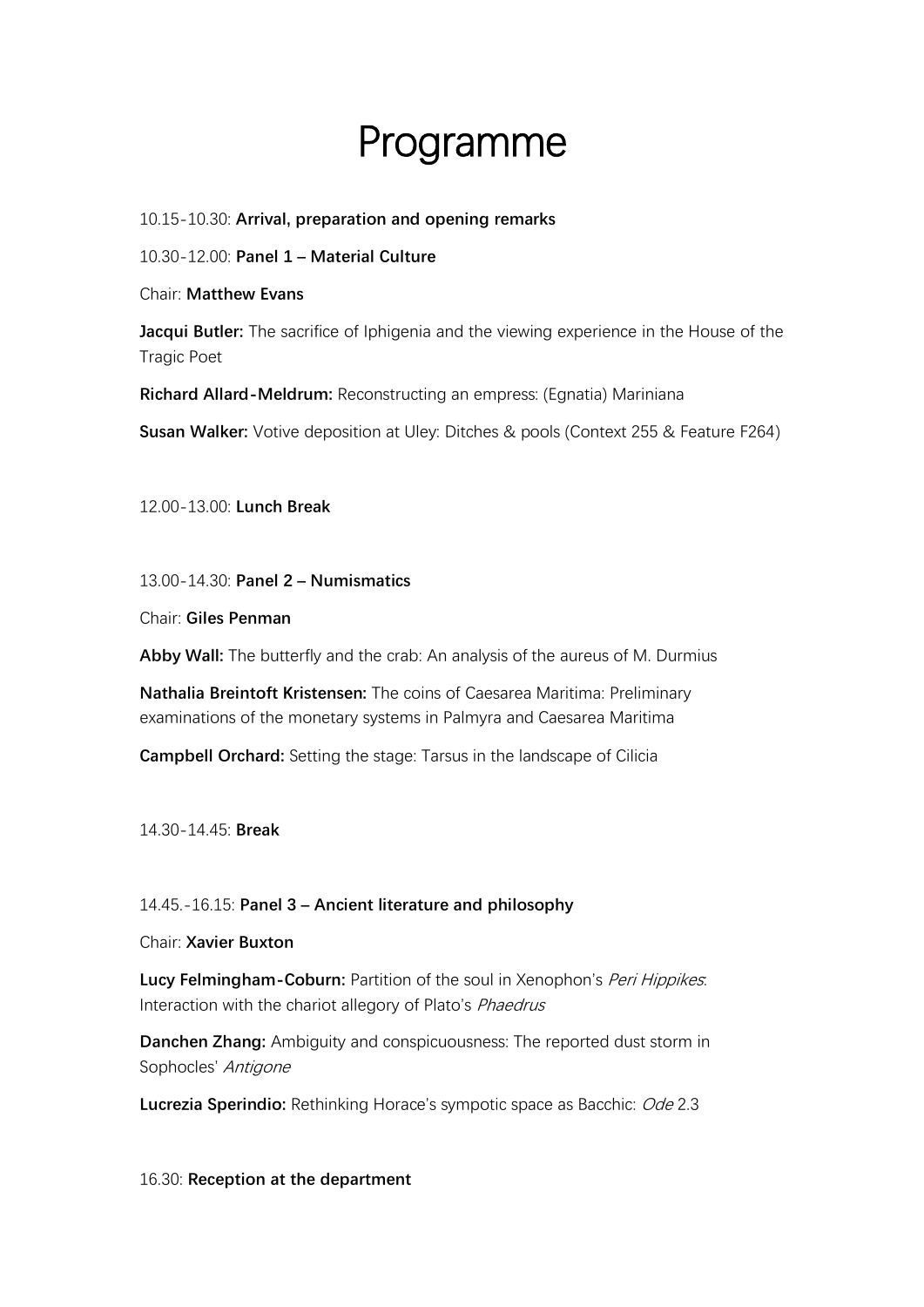# Abstracts of Colloquium papers

**Panel 1: Material Culture**

**Jacqui Butler** – The sacrifice of Iphigenia and the viewing experience in the House of the Tragic Poet

Although the character of Iphigenia appears consistently in Campanian wall paintings, her depiction is mainly in the guise of a priestess in Tauris, usually accompanied by Orestes and Pylades. The painting which originally appeared in the House of the Tragic Poet in Pompeii, instead provides a visual image of the narrative of Iphigenia's sacrifice which takes place at Aulis. This part of the narrative does not appear widely in Campania, with limited representations, and this specific composition is unique in portraying her being carried to the altar. Whilst the painting now resides in the Museo Archeologico di Napoli, it originally appeared as a standalone mythological image in the peristyle garden area of the house.

This paper aims to present a re-evaluation of the painting, via close visual analysis, firstly by assessing the extent to which it can be understood as a copy of a famous fourth century BCE Greek original by Timanthes of Kythnos. I will then focus on an evaluation of the viewer experience of the painting, exploring the viewer's potential sensory visual reaction to it, and interaction with it. Alongside this, I will consider the viewer experience in terms of the painting's spatial location and how the painting functioned alongside the other thematically connected paintings in the house, as well as exploring the potential voyeurism which the painting may have provoked in the viewer.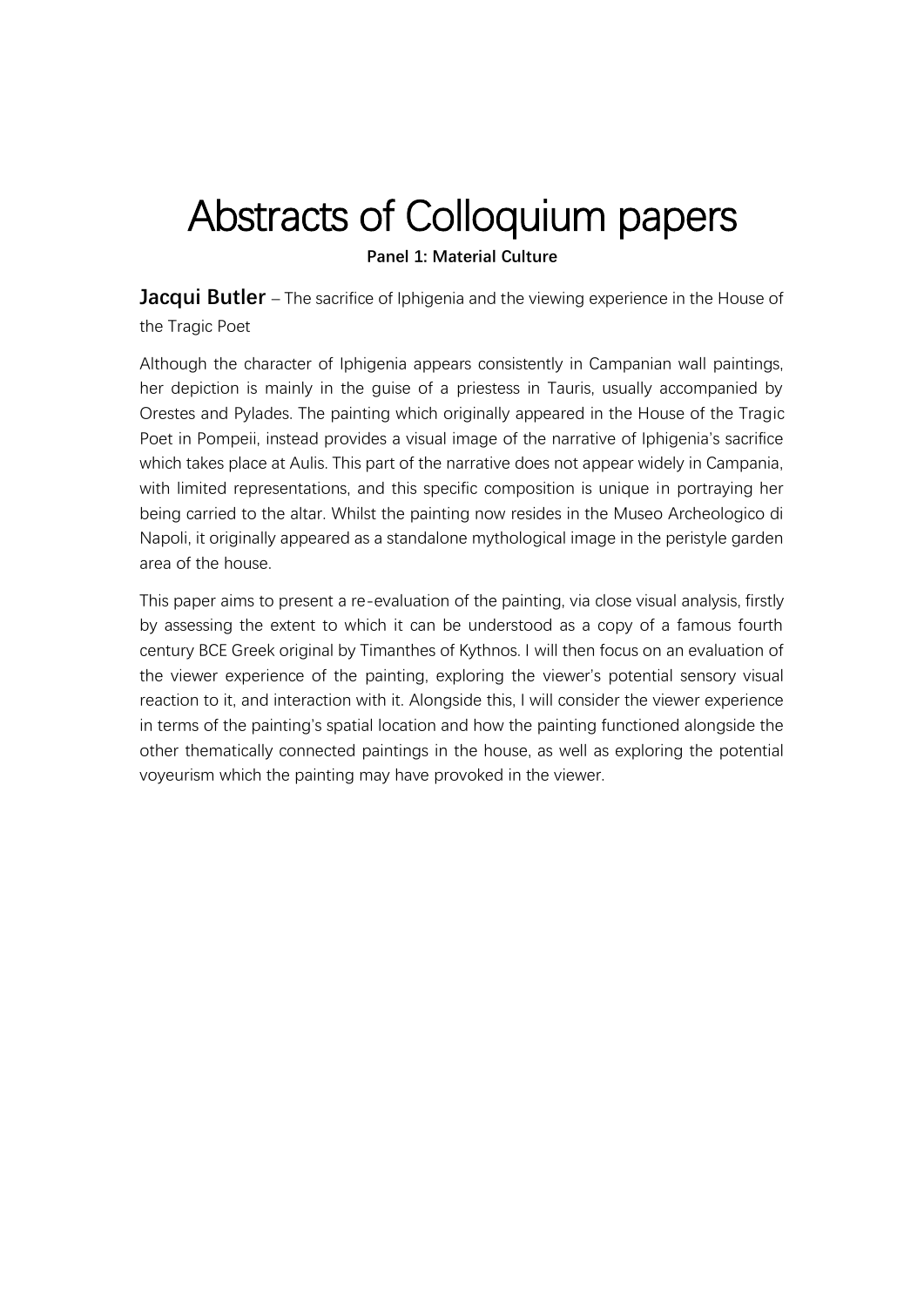# **Richard Allard-Meldrum** – Reconstructing an empress: (Egnatia) Mariniana

The Soldier Empresses were an important group of empresses who reigned between 235 CE and 285 CE. Although these empresses are represented by large amounts of numismatic and epigraphic evidence, they have been largely understudied compared with the more famous empresses who reigned before them, especially the Severan women of the early third century. This paper seeks to provide a brief introduction to the Soldier Empresses: who they were and what made them unique. This paper will examine how these women were represented by the ancient historians, their perceived role within the imperial household, and the reasons why they have been neglected by modern scholarship, despite the increased interest in the imperial women of Rome in recent years.

To focus these themes, a case study of (Egnatia) Mariniana will be used to demonstrate how the limited evidence available can be utilised to maximise our understanding of a woman obscured by time. By scrutinising how Mariniana has been interpreted and reinterpreted by modern scholars, we can discuss how the evidence has been built upon by hypothesis which may or may not bring us closer to the real Mariniana. This analysis of Mariniana demonstrates how reconstructing an empress can be approached by utilising less literary-centric methods; such an undertaking is not only possible but worth pursuing.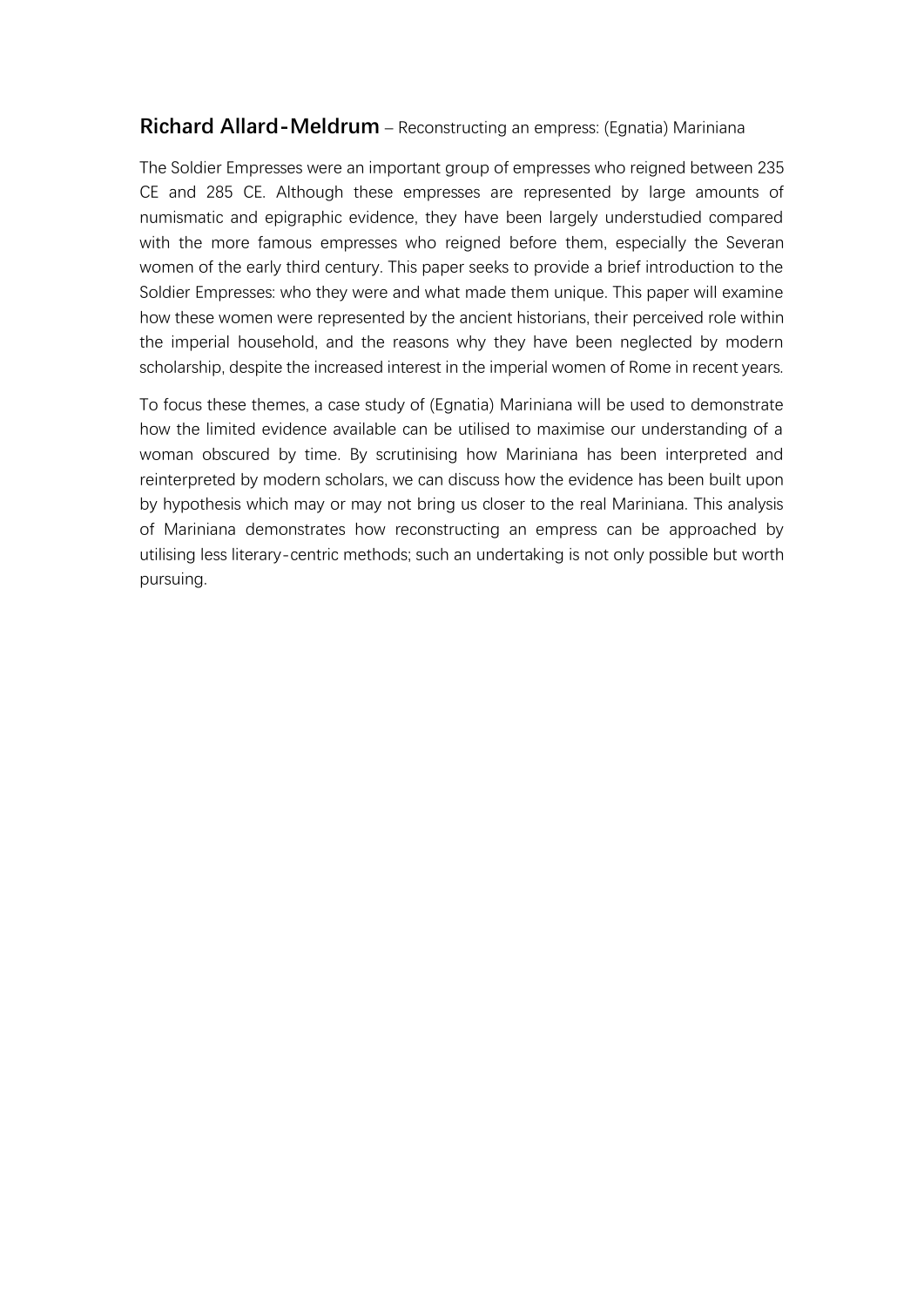**Susan Walker** – Votive deposition at Uley: Ditches & pools (Context 255 & Feature F264)

It has long been recognized in Iron Age and Roman Archaeology, that the act of deliberately discarding coins in specifically constructed features such as pits or pools, and natural features such as fen lands and bogs, without intending to recover them, conveys a symbolic dimension. Despite the high number of coins from temple sites, few studies have examined the purpose of depositing coins within specific features at sanctuaries. The exceptional artefact assemblage from Uley presents a unique opportunity to explore patterns of deposition within an archeologically rich landscape that seen ritual use since the early Neolithic.

Deliberately placed "special deposits", within the sanctuary, indicate the continuing importance of pre-historic habits in the Roman period; but also, the adoption of new votive practices involving the deposition of coins and fibulae. These rituals, although part of a wider grammar of ritual behaviour, had their roots, in specific local practices. This paper presents a detailed analysis of the artefactual assemblages from two distinct features, context 255, and F264, providing a snapshot of ritual practices on west Hill, framed against the backdrop of a community actively negotiating, and renegotiating, their identity in the period immediately leading up to the Roman conquest, and into the second century AD.

While traditional numismatic methodologies make large assemblages manageable, in analysing coins only as aggregated assemblages, the coins become divorced from their contexts. This paper aims to analyse coins and their function as part of their archaeological context through integrating coin data with artefact and stratigraphic information.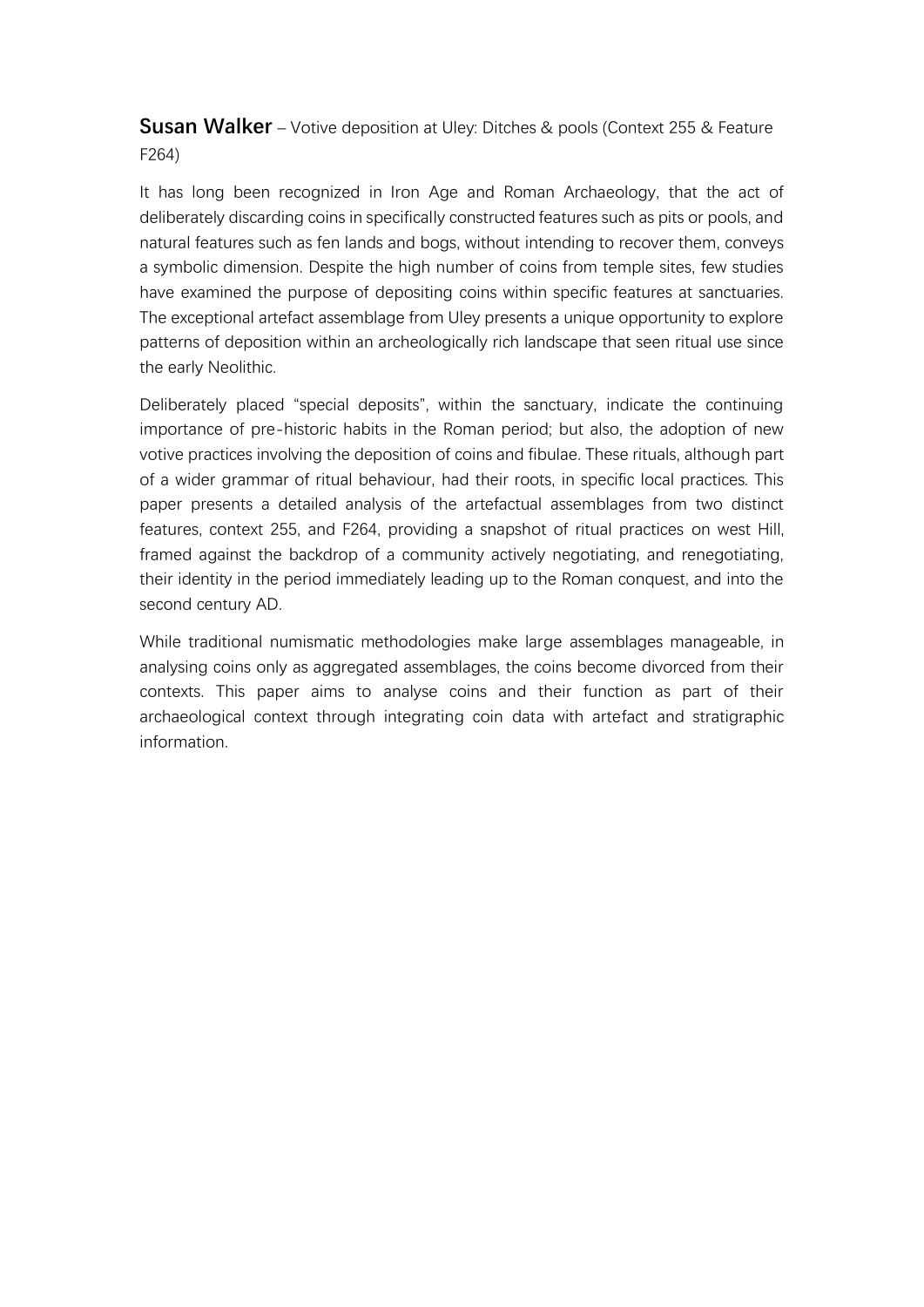#### **Panel 2: Numismatics**

# **Abby Wall** – The butterfly and the crab: An analysis of the Aureus of M. Durmius

In c.19 BC, the moneyer M. Durmius issued an aureus bearing the unique image of a crab holding an open-winged butterfly between its raised claws. Whilst this reverse appears to be personal to Durmius, its inscription identifying him as the responsible *triumvir* monetalis in accordance with Republican convention, the obverse type (an oak-wreathed head of Augustus) is undeniably imperial. The juxtaposition of tradition and innovation, along with the captivating composition of the reverse scene and its lack of direct parallels in other forms of ancient art, has led to multiple interpretations of the iconography and the coin as a whole. This paper aims to re-examine these theories and challenge some of the conclusions that have been drawn regarding the purpose of the crab and butterfly motif. It begins by situating the coin within its remarkable historical and numismatic context as part of the first series struck at Rome since the closure of the mint in c.40 BC. The paper then compares the distinctive iconography with other depictions of crabs and butterflies in art and literature as well as on earlier coins; acknowledging the possible symbolic significance of these species and their combination. It builds upon the reading of the coin as a visual pun on the moneyer's name, matching the more obvious flower canting type of L. Aquillius Florus. This case-study is part of my larger PhD project exploring the role of 'natural imagery' in representing or identifying individuals, communities, and places on Roman coinage.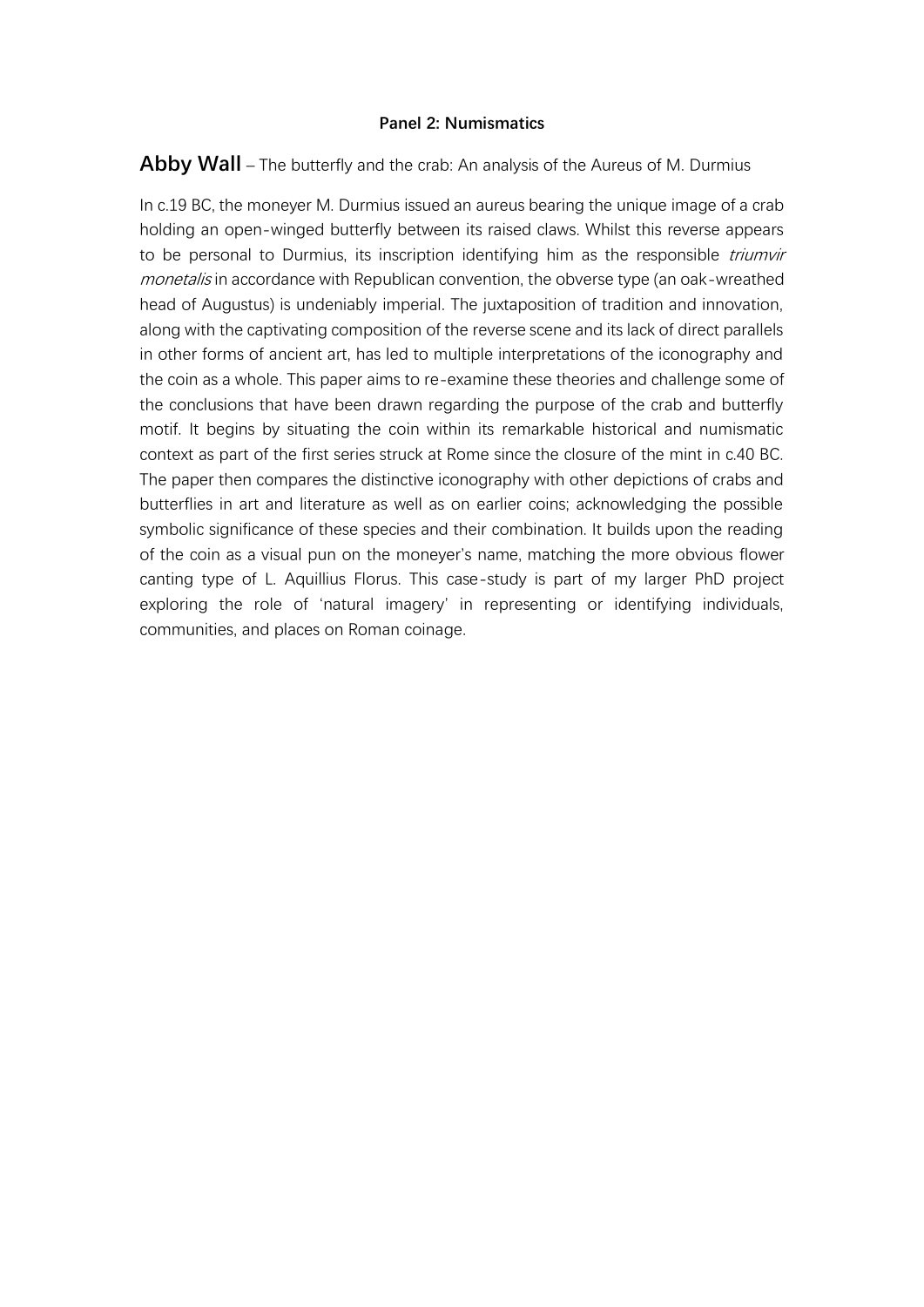**Nathalia Breintoft Kristensen** – The coins of Caesarea Maritima: Preliminary examinations of the monetary systems in Palmyra and Caesarea Maritima

The city of Caesarea Maritima situated in the Roman province of Syria Palaestina (former Judea), like Palmyra, flourished in the Roman period. Caesarea due to its large harbor complex built by Herod the Great and Palmyra because it became an important stop for the caravans travelling from the east to the west with luxury goods. In both cities small bronze or copper alloy coins have been found, the so-called 'minute' coins or minimis. In both instances these issues have received little to no scholarly attention. However, while Palmyra only struck the 'minute' coins and otherwise relied on larger denominations from other cities as well as the imperial provincial SC coins of Antioch, Caesarea also struck larger provincial issues that that circulated alongside the 'minute' coins and civic issues from other cities.

This paper will examine the composition of coins from Caesarea Maritima and present preliminary thoughts and analysis to the following questions: Which types of coins were found in Caesarea and where were they minted? If and where did the coins struck in Caesarea circulate? And finally how do these results compare with the evidence from Palmyra and what does it mean for the circulation of small change in Roman Syria?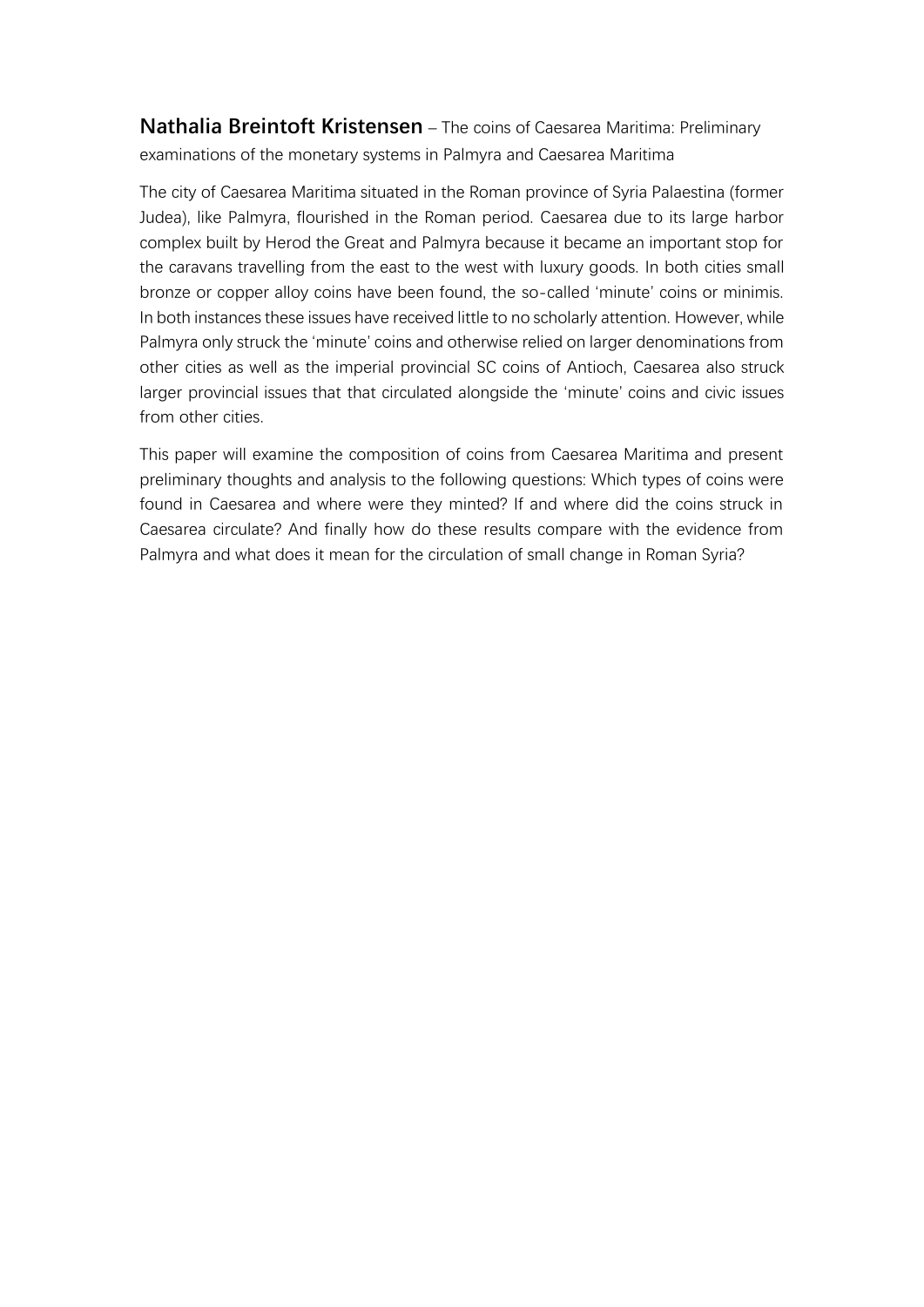# **Campbell Orchard** – Setting the stage: Tarsus in the landscape of Cilicia

Tarsus was once one of the most important cities within Roman Anatolia, serving as the provincial capital of Cilicia and controlling the important land route across the Taurus Mountains, connecting Cilicia and Syria with the Anatolian plateau. However, despite once having been a great city, very little outside of the Tarsus' coinage output (over 600 types under Rome) remains today.

Konrad Kraft's milestone 1970 study, built upon recently by George Watson (2018), illustrated the existence of itinerant workshops of die engravers responsible for coin striking in Asia Minor. These workshops often reused obverse dies in the different cities they travelled to, creating die links between cities.

However, before the production of Tarsus' coinage and its potential connectivity within Cilicia can be discussed in-depth, it is important to establish the setting of the city. This paper seeks to describe Cilicia, and Tarsus' position within it. This will include an overview of the region, the complex provincial history of the city, as well as a description of Tarsus' archaeological remains. The paper will conclude with some examples of Tarsian coinage and the presentation of one currently known intercity die link, which will reinforce the importance of establishing an in-depth knowledge of the region.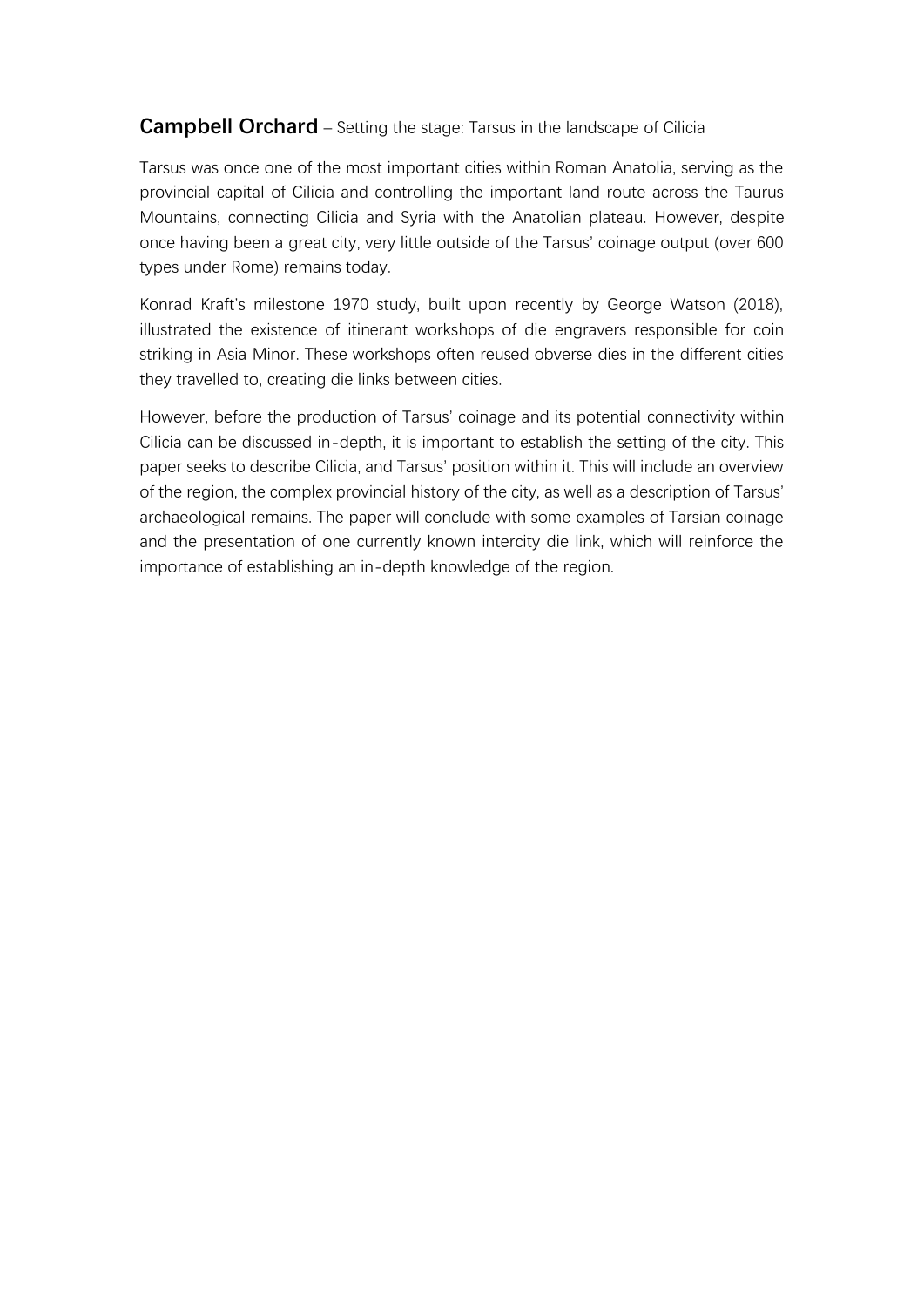### **Panel 3: Ancient Literature and Philosophy**

**Lucy Felmingham-Coburn** – Partition of the soul in Xenophon's *Peri Hippikes*: Interaction with the chariot allegory of Plato's Phaedrus

Xenophon's *Peri Hippikes* ostensibly instructs on the selection, care and training of the cavalry horse. My thesis explores how the way in which Xenophon presents his horsemanship advice – in terms of lexical choices and imagery – affords him the opportunity also to explore topics of socio-political debate, such as rulership, pederasty and the education of citizens. This paper represents the movement towards an investigation of how Xenophon makes extended interaction with one specific text in order to develop his own theories on a certain subject.

The working example is how Xenophon's choices of words and imagery constitute a direct interaction with the Chariot Allegory of Plato's Phaedrus, affording Xenophon opportunity to develop his own exploration of the soul, especially in view of Plato's theory of the tripartite soul. Additionally, the way in which the components of the tripartite soul work with one another is used by Plato to explore the way in which different elements of the ideal society might interact. By interacting also with this element of Plato's theory of the tripartite soul, Xenophon can develop his own theories of the soul as representative of different societal elements in his own explorations of socio-political questions.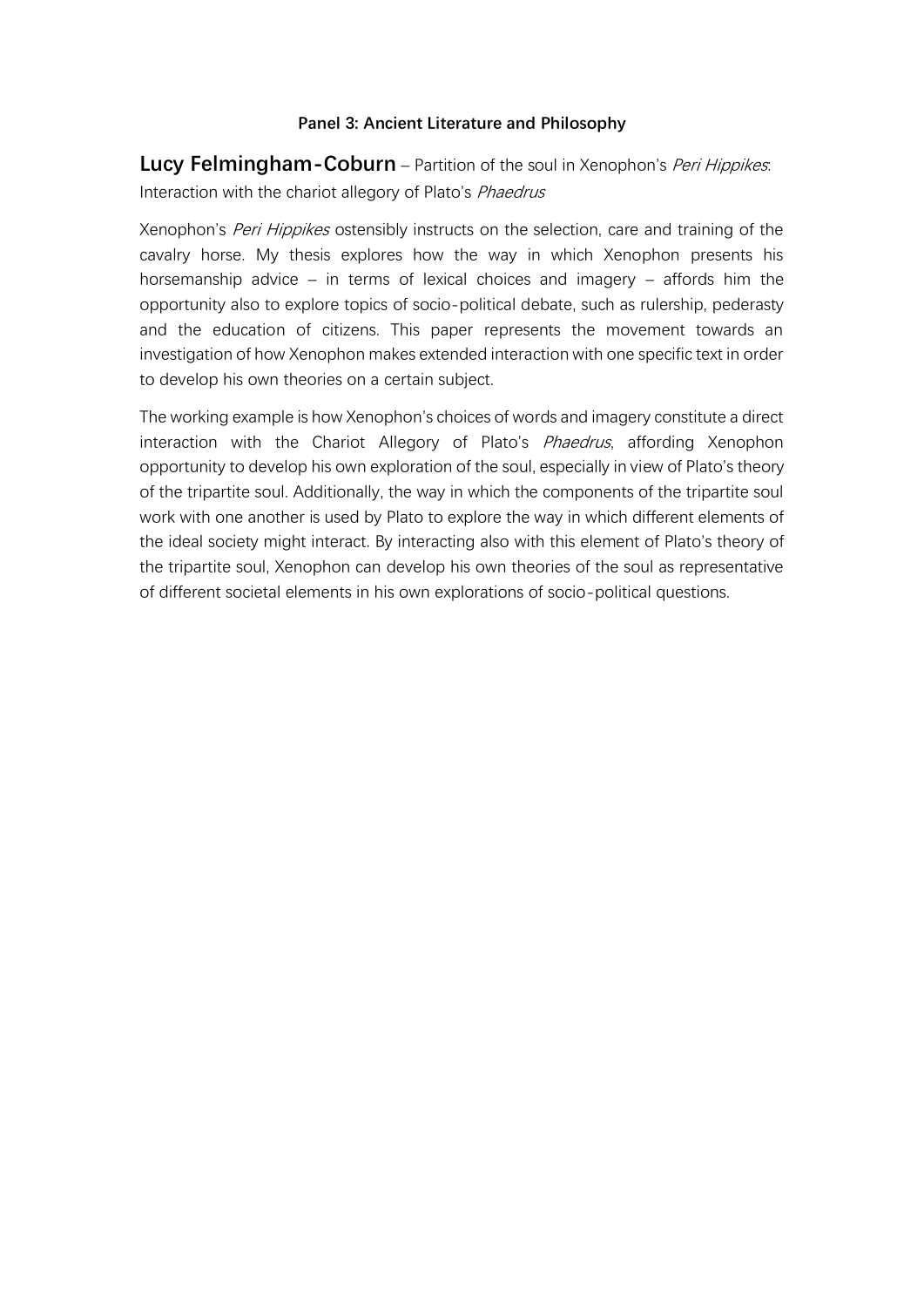**Danchen Zhang** – Ambiguity and conspicuousness: The reported dust storm in Sophocles' Antigone

In the second messenger speech in Sophocles' Antigone, the guards discover Antigone burying Polyneices' body after a peculiar storm wind (417-21). This paper takes a close look at this storm scene and explores its significance in the play. First, by examining different ways to interpret several key terms in the messenger's description, I present the scholarly attempts to imagine the storm as well as the impossibility to clarify its origin, movement and elements. Second, drawing on other wind images in the choral odes throughout the play, I try to approach the understanding of the wind scene through its general image of disturbance and chaos, relating it to the theme of destruction and νόσος, as well as the omnipresence of Dionysus in the play. Third, relating this passage to scenes of storm and ἀήρ in Homer, I discuss their similarities in terms of how winds affect the characters and function as narrative devices. In this passage, the wind is more than a dramatic necessity or convenience to hide Antigone as she approaches the corpse; rather, Sophocles draws our attention to this specific wind, which is blinding for the guards, dismissed by the messenger, ignored by Creon, but manifest to the spectator. Involving different levels of audience in different ways, the dust storm can also be read as a metaphor of poetic language that is murky and lucid at the same time.